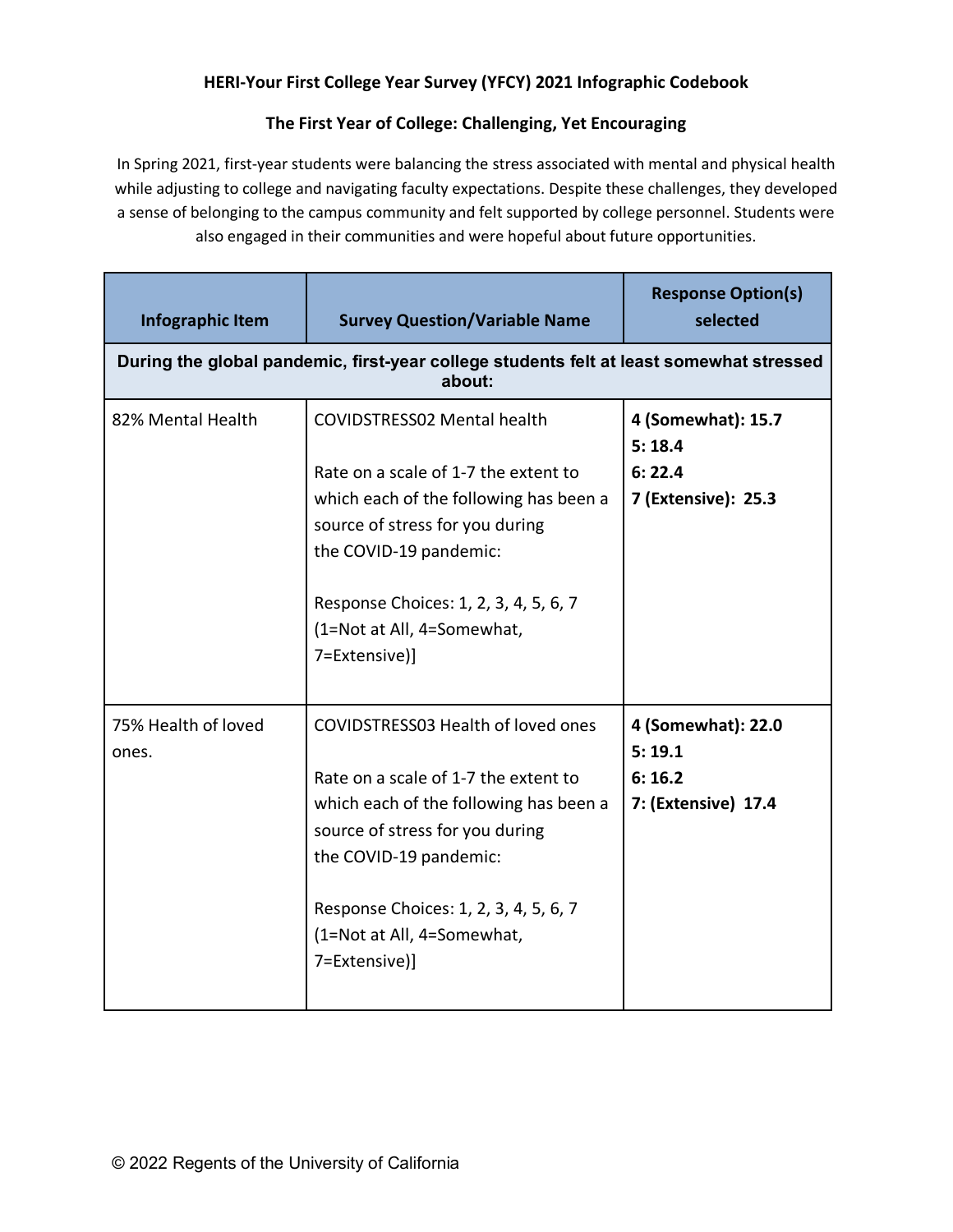| 63% Physical Health                                                                                                       | COVIDSTRESS01 Physical health<br>Rate on a scale of 1-7 the extent to<br>which each of the following has been a<br>source of stress for you during<br>the COVID-19 pandemic:<br>Response Choices: 1, 2, 3, 4, 5, 6, 7<br>(1=Not at All, 4=Somewhat,<br>7=Extensive)]                                                                             | 4 (Somewhat): 28.4<br>5:18.3<br>6:10.0<br>7:(Extensive) 6.7   |  |  |
|---------------------------------------------------------------------------------------------------------------------------|--------------------------------------------------------------------------------------------------------------------------------------------------------------------------------------------------------------------------------------------------------------------------------------------------------------------------------------------------|---------------------------------------------------------------|--|--|
| 63% Other's adherence<br>to social distancing<br>guidelines while out in<br>public.                                       | COVIDSTRESS07 The extent to which<br>others adhere to social distancing<br>guidelines while out in public<br>Rate on a scale of 1-7 the extent to<br>which each of the following has been a<br>source of stress for you during<br>the COVID-19 pandemic:<br>Response Choices: 1, 2, 3, 4, 5, 6, 7<br>(1=Not at All, 4=Somewhat,<br>7=Extensive)] | 4 (Somewhat): 21.3<br>5:16.8<br>6:13.1<br>7 (Extensive): 12.1 |  |  |
| While also reporting high levels of anxiety.                                                                              |                                                                                                                                                                                                                                                                                                                                                  |                                                               |  |  |
| 54% frequently felt<br>anxious since entering<br>college.                                                                 | ACT44<br><b>Act: Felt Anxious</b>                                                                                                                                                                                                                                                                                                                | 3: Frequently: 54.4%                                          |  |  |
| Civic engagement levels fluctuated, likely due to the continuing effects of the pandemic and<br>the presidential election |                                                                                                                                                                                                                                                                                                                                                  |                                                               |  |  |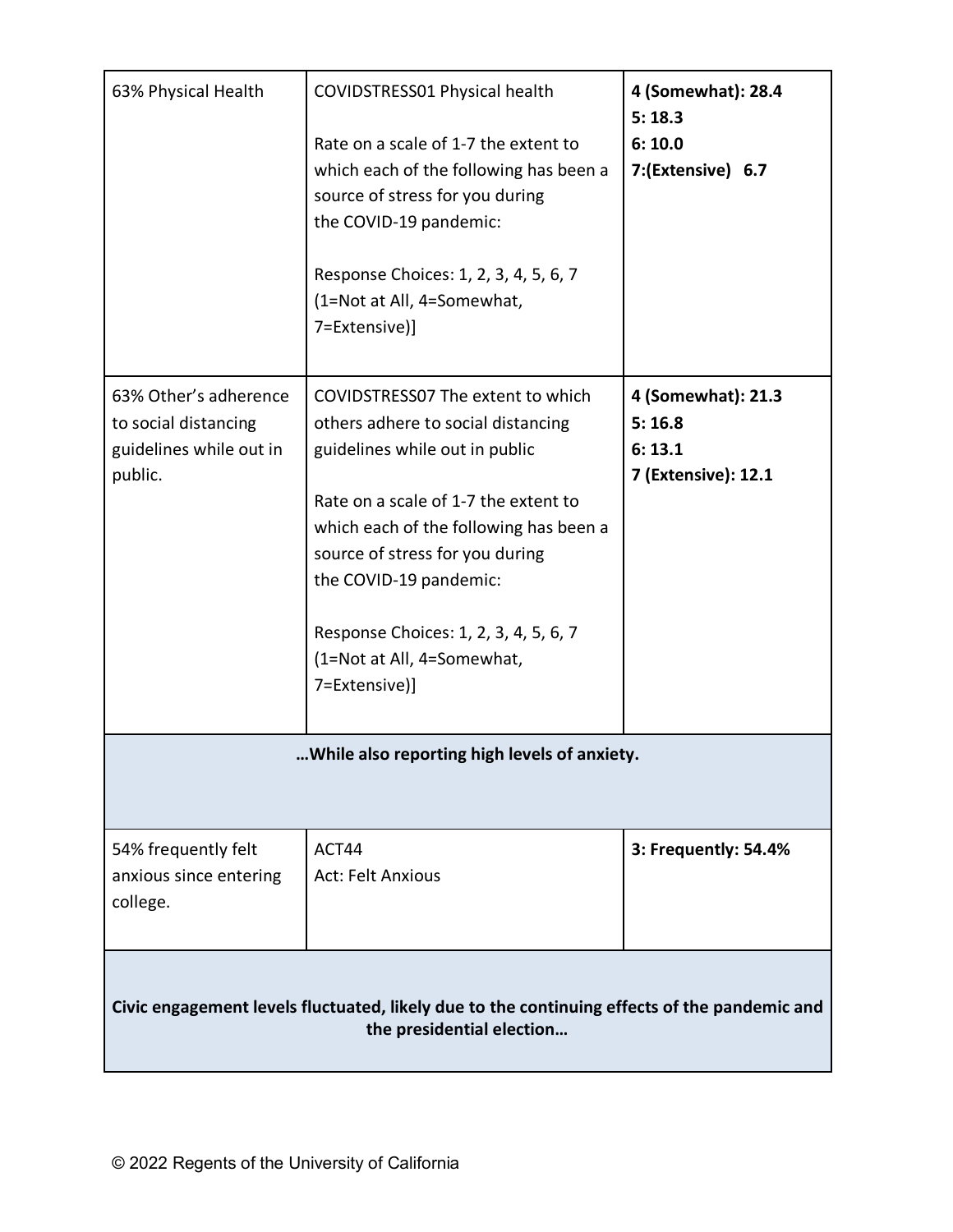| 27% demonstrated for a<br>cause (e.g., boycott,<br>rally, protest).                                             | ACT07 Act: Demonstrated for a cause<br>(e.g., boycott, rally, protest)                                                                                                                  | 2 Occasionally: 23.6<br>3 Frequently: 3.1  |  |  |
|-----------------------------------------------------------------------------------------------------------------|-----------------------------------------------------------------------------------------------------------------------------------------------------------------------------------------|--------------------------------------------|--|--|
| 45% communicated<br>their opinion about a<br>cause (e.g., blog, email,<br>petition).                            | <b>ACT27 Act: Publicly communicated</b><br>your opinion about a cause (e.g., blog,<br>email, petition)                                                                                  | 2 Occasionally: 31.7<br>3 Frequently: 13.6 |  |  |
| 34% performed<br>volunteer work.                                                                                | ACT25 Act: Performed volunteer work                                                                                                                                                     | 2 Occasionally: 27.0<br>3 Frequently: 7.2  |  |  |
| And at least half of the respondents found it at least somewhat difficult to adjust to<br>college academically. |                                                                                                                                                                                         |                                            |  |  |
| 50% had difficulty<br>adjusting to the<br>academic demands of<br>college.                                       | Since entering this college, how has it<br>been to:<br>1=Very Difficult<br>2=Somewhat Difficult<br>3=Somewhat Easy<br>4=Very Easy<br>EASY1 Adjust to the academic demands<br>of college | 1: 12.4<br>2:37.2                          |  |  |
| 55% had difficulty<br>developing effective<br>study skills.                                                     | Since entering this college, how has it<br>been to:<br>1=Very Difficult<br>2=Somewhat Difficult<br>3=Somewhat Easy<br>4=Very Easy<br>EASY6 Develop effective study skills               | 1:15.1<br>2:40.2                           |  |  |
| 61% had difficulty<br>managing their time                                                                       | Since entering this college, how has it<br>been to:                                                                                                                                     | 1:19.6<br>2:41.5                           |  |  |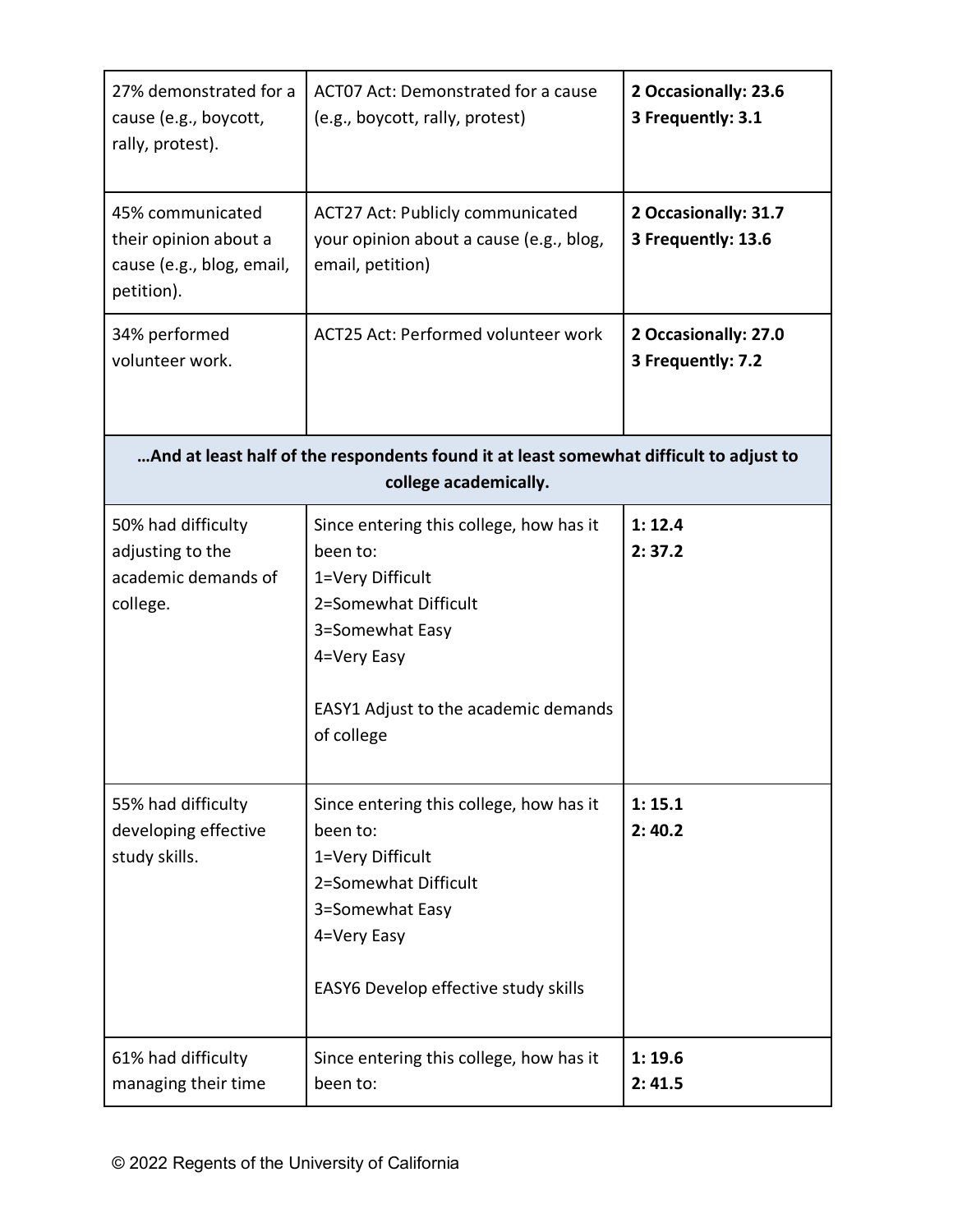| effectively.                                                                                | 1=Very Difficult<br>2=Somewhat Difficult<br>3=Somewhat Easy<br>4=Very Easy<br>EASY8 Manage your time effectively |                                         |  |  |
|---------------------------------------------------------------------------------------------|------------------------------------------------------------------------------------------------------------------|-----------------------------------------|--|--|
| The majority of students felt that they were part of the campus community                   |                                                                                                                  |                                         |  |  |
| 82% agreed that faculty<br>empowered them to<br>learn.                                      | <b>COLOPN04 Opinion: Faculty empower</b><br>me to learn here                                                     | 3 Agree: 66.0<br>4 Strongly Agree: 15.8 |  |  |
| 70% agreed that they<br>see themselves as part<br>of the campus<br>community.               | COLOPN27 Opinion: I see myself as<br>part of the campus community                                                | 3 Agree: 57.5<br>4 Strongly Agree: 12.7 |  |  |
| 69% agreed that at least<br>one faculty member<br>took an interest in their<br>development. | COLOPN01 Opinion: At least one<br>faculty member has taken an interest<br>in my development                      | 3 Agree: 48.3<br>4 Strongly Agree: 20.5 |  |  |
| 68% agreed that at least<br>one staff member took<br>an interest in their<br>development.   | COLOPN02 Opinion: At least one staff<br>member has taken an interest in my<br>development                        | 3 Agree: 46.3<br>4 Strongly Agree: 22.0 |  |  |
| And many maintained hopeful plans for the summer.                                           |                                                                                                                  |                                         |  |  |
| 77% planned on<br>working for pay.                                                          | SUMMPLAN03 Summer Plan: Work for<br>pay                                                                          | 2 Yes: 77.4                             |  |  |
| 42% planned on<br>performing volunteer<br>work.                                             | <b>SUMMPLAN04 Summer Plan: Perform</b><br>volunteer work                                                         | 2 Yes: 42.4                             |  |  |
| 31% planned on<br>participating in an<br>internship.                                        | <b>SUMMPLAN05 Summer Plan:</b><br>Participate in an internship                                                   | 2 Yes: 30.5                             |  |  |